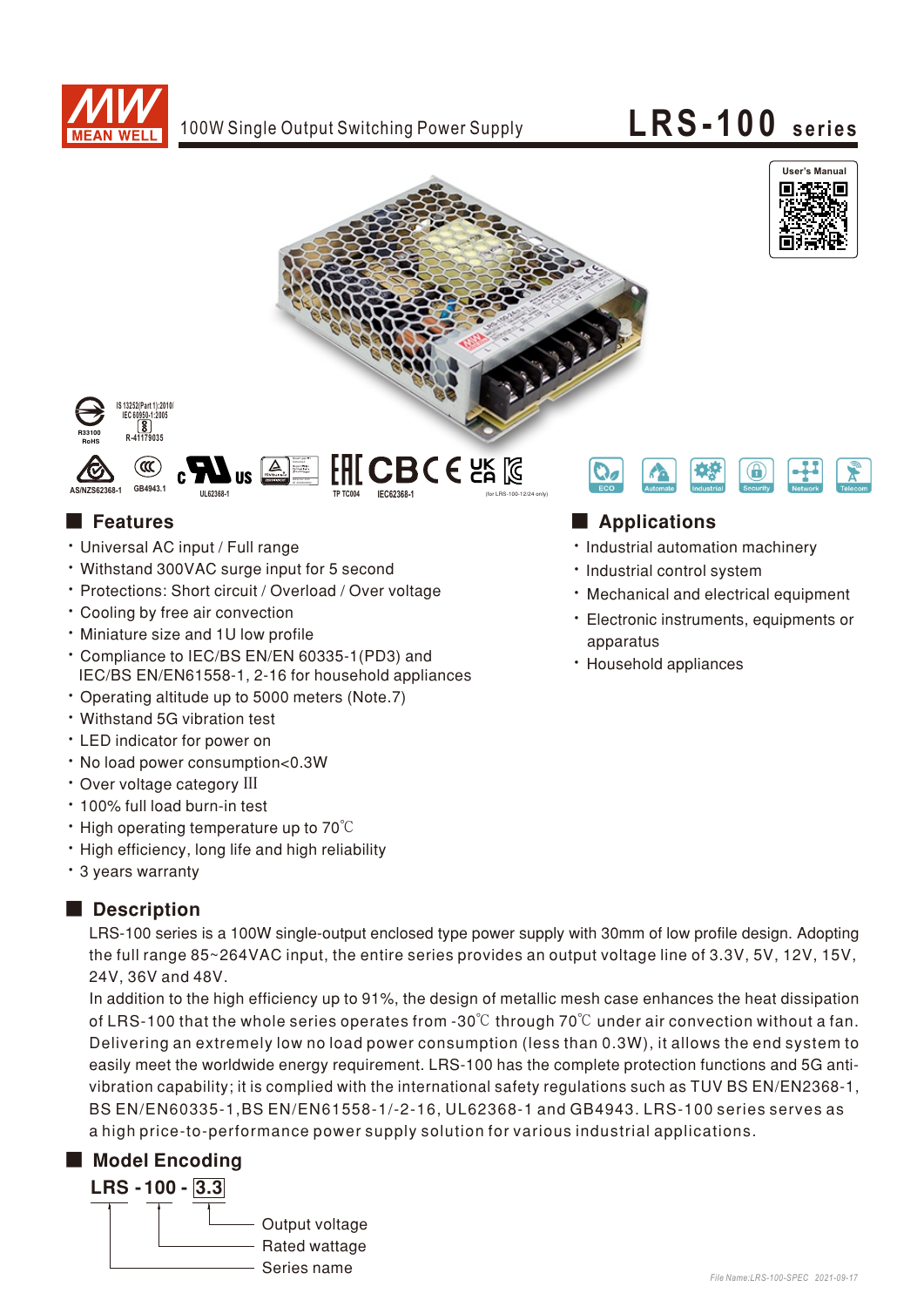

### **SPECIFICATION**

| <b>MODEL</b>           |                                                      | LRS-100-3.3                                                                                                                                                                                                                                                                                                                                                                                                                                                                                                                                                                                                                                                                                                                                                                                                                                                                                                                                                                                                                                                                                                                                                                                                                         | <b>LRS-100-5</b>         | LRS-100-12     | <b>LRS-100-15</b>                           | LRS-100-24     | LRS-100-36     | LRS-100-48     |  |  |  |
|------------------------|------------------------------------------------------|-------------------------------------------------------------------------------------------------------------------------------------------------------------------------------------------------------------------------------------------------------------------------------------------------------------------------------------------------------------------------------------------------------------------------------------------------------------------------------------------------------------------------------------------------------------------------------------------------------------------------------------------------------------------------------------------------------------------------------------------------------------------------------------------------------------------------------------------------------------------------------------------------------------------------------------------------------------------------------------------------------------------------------------------------------------------------------------------------------------------------------------------------------------------------------------------------------------------------------------|--------------------------|----------------|---------------------------------------------|----------------|----------------|----------------|--|--|--|
|                        | <b>DC VOLTAGE</b>                                    | 3.3V                                                                                                                                                                                                                                                                                                                                                                                                                                                                                                                                                                                                                                                                                                                                                                                                                                                                                                                                                                                                                                                                                                                                                                                                                                | 5V                       | 12V            | 15V                                         | <b>24V</b>     | 36V            | 48V            |  |  |  |
|                        | <b>RATED CURRENT</b>                                 | 20A                                                                                                                                                                                                                                                                                                                                                                                                                                                                                                                                                                                                                                                                                                                                                                                                                                                                                                                                                                                                                                                                                                                                                                                                                                 | 18A                      | 8.5A           | 7A                                          | 4.5A           | 2.8A           | 2.3A           |  |  |  |
|                        | <b>CURRENT RANGE</b>                                 | $0 - 20A$                                                                                                                                                                                                                                                                                                                                                                                                                                                                                                                                                                                                                                                                                                                                                                                                                                                                                                                                                                                                                                                                                                                                                                                                                           | $0 - 18A$                | $0 - 8.5A$     | $0 - 7A$                                    | $0 - 4.5A$     | $0 - 2.8A$     | $0 - 2.3A$     |  |  |  |
|                        | <b>RATED POWER</b>                                   | 66W                                                                                                                                                                                                                                                                                                                                                                                                                                                                                                                                                                                                                                                                                                                                                                                                                                                                                                                                                                                                                                                                                                                                                                                                                                 | 90W                      | 102W           | 105W                                        | 108W           | 100.8W         | 110.4W         |  |  |  |
|                        | RIPPLE & NOISE (max.) Note.2 100mVp-p                |                                                                                                                                                                                                                                                                                                                                                                                                                                                                                                                                                                                                                                                                                                                                                                                                                                                                                                                                                                                                                                                                                                                                                                                                                                     | 100mVp-p                 | $120mVp-p$     | 120mVp-p                                    | 150mVp-p       | 200mVp-p       | 200mVp-p       |  |  |  |
| <b>OUTPUT</b>          | <b>VOLTAGE ADJ. RANGE</b>                            | $2.97 - 3.6V$                                                                                                                                                                                                                                                                                                                                                                                                                                                                                                                                                                                                                                                                                                                                                                                                                                                                                                                                                                                                                                                                                                                                                                                                                       | $4.5 - 5.5V$             | $10.2 - 13.8V$ | $13.5 - 18V$                                | $21.6 - 28.8V$ | $32.4 - 39.6V$ | $43.2 - 52.8V$ |  |  |  |
|                        | VOLTAGE TOLERANCE Note.3 $\pm$ 3.0%                  |                                                                                                                                                                                                                                                                                                                                                                                                                                                                                                                                                                                                                                                                                                                                                                                                                                                                                                                                                                                                                                                                                                                                                                                                                                     | ±2.0%                    | ±1.0%          | ±1.0%                                       | ±1.0%          | ±1.0%          | ±1.0%          |  |  |  |
|                        | LINE REGULATION Note.4 $\pm$ 0.5%                    |                                                                                                                                                                                                                                                                                                                                                                                                                                                                                                                                                                                                                                                                                                                                                                                                                                                                                                                                                                                                                                                                                                                                                                                                                                     | ±0.5%                    | ±0.5%          | ±0.5%                                       | ±0.5%          | ±0.5%          | ±0.5%          |  |  |  |
|                        | <b>LOAD REGULATION Note.5 <math>\pm 2.0\%</math></b> |                                                                                                                                                                                                                                                                                                                                                                                                                                                                                                                                                                                                                                                                                                                                                                                                                                                                                                                                                                                                                                                                                                                                                                                                                                     | ±1.0%                    | ±0.5%          | $\pm 0.5\%$                                 | $\pm$ 0.5%     | ±0.5%          | ±0.5%          |  |  |  |
|                        | <b>SETUP, RISE TIME</b>                              | 500ms, 30ms/230VAC<br>500ms, 30ms/115VAC at full load                                                                                                                                                                                                                                                                                                                                                                                                                                                                                                                                                                                                                                                                                                                                                                                                                                                                                                                                                                                                                                                                                                                                                                               |                          |                |                                             |                |                |                |  |  |  |
|                        | <b>HOLD UP TIME (Typ.)</b>                           | 55ms/230VAC                                                                                                                                                                                                                                                                                                                                                                                                                                                                                                                                                                                                                                                                                                                                                                                                                                                                                                                                                                                                                                                                                                                                                                                                                         | 10ms/115VAC at full load |                |                                             |                |                |                |  |  |  |
|                        | <b>VOLTAGE RANGE</b>                                 | 85~264VAC<br>120 ~ 373VDC (Withstand 300VAC surge for 5sec. Without damage)                                                                                                                                                                                                                                                                                                                                                                                                                                                                                                                                                                                                                                                                                                                                                                                                                                                                                                                                                                                                                                                                                                                                                         |                          |                |                                             |                |                |                |  |  |  |
|                        | <b>FREQUENCY RANGE</b>                               | $47 \sim 63$ Hz                                                                                                                                                                                                                                                                                                                                                                                                                                                                                                                                                                                                                                                                                                                                                                                                                                                                                                                                                                                                                                                                                                                                                                                                                     |                          |                |                                             |                |                |                |  |  |  |
|                        | <b>EFFICIENCY (Typ.)</b>                             | 84.5%                                                                                                                                                                                                                                                                                                                                                                                                                                                                                                                                                                                                                                                                                                                                                                                                                                                                                                                                                                                                                                                                                                                                                                                                                               | 86%                      | 88%            | 88.5%                                       | 90%            | 90.5%          | 91%            |  |  |  |
| <b>INPUT</b>           | <b>AC CURRENT (Typ.)</b>                             | 1.9A/115VAC<br>1.2A/230VAC                                                                                                                                                                                                                                                                                                                                                                                                                                                                                                                                                                                                                                                                                                                                                                                                                                                                                                                                                                                                                                                                                                                                                                                                          |                          |                |                                             |                |                |                |  |  |  |
|                        | <b>INRUSH CURRENT (Typ.)</b>                         | COLD START 50A/230VAC                                                                                                                                                                                                                                                                                                                                                                                                                                                                                                                                                                                                                                                                                                                                                                                                                                                                                                                                                                                                                                                                                                                                                                                                               |                          |                |                                             |                |                |                |  |  |  |
|                        | <b>LEAKAGE CURRENT</b>                               | <0.75mA/240VAC                                                                                                                                                                                                                                                                                                                                                                                                                                                                                                                                                                                                                                                                                                                                                                                                                                                                                                                                                                                                                                                                                                                                                                                                                      |                          |                |                                             |                |                |                |  |  |  |
| <b>PROTECTION</b>      | <b>OVER LOAD</b>                                     | 110 $\sim$ 150% rated output power                                                                                                                                                                                                                                                                                                                                                                                                                                                                                                                                                                                                                                                                                                                                                                                                                                                                                                                                                                                                                                                                                                                                                                                                  |                          |                |                                             |                |                |                |  |  |  |
|                        |                                                      | Protection type : Hiccup mode, recovers automatically after fault condition is removed                                                                                                                                                                                                                                                                                                                                                                                                                                                                                                                                                                                                                                                                                                                                                                                                                                                                                                                                                                                                                                                                                                                                              |                          |                |                                             |                |                |                |  |  |  |
|                        |                                                      | $3.8 - 4.45V$                                                                                                                                                                                                                                                                                                                                                                                                                                                                                                                                                                                                                                                                                                                                                                                                                                                                                                                                                                                                                                                                                                                                                                                                                       | $5.75 \sim 6.75V$        | $13.8 - 16.2V$ | $18.75 \approx 21.75V$ 28.8 $\approx 33.6V$ |                | $41.4 - 48.6V$ | $55.2 - 64.8V$ |  |  |  |
|                        | <b>OVER VOLTAGE</b>                                  | Protection type: Shut down o/p voltage, re-power on to recover                                                                                                                                                                                                                                                                                                                                                                                                                                                                                                                                                                                                                                                                                                                                                                                                                                                                                                                                                                                                                                                                                                                                                                      |                          |                |                                             |                |                |                |  |  |  |
|                        | <b>WORKING TEMP.</b>                                 | $-30 \sim +70^{\circ}$ C (Refer to "Derating Curve")                                                                                                                                                                                                                                                                                                                                                                                                                                                                                                                                                                                                                                                                                                                                                                                                                                                                                                                                                                                                                                                                                                                                                                                |                          |                |                                             |                |                |                |  |  |  |
|                        | <b>WORKING HUMIDITY</b>                              | $20 \sim 90\%$ RH non-condensing                                                                                                                                                                                                                                                                                                                                                                                                                                                                                                                                                                                                                                                                                                                                                                                                                                                                                                                                                                                                                                                                                                                                                                                                    |                          |                |                                             |                |                |                |  |  |  |
|                        | ENVIRONMENT STORAGE TEMP., HUMIDITY                  | $-40 \sim +85^{\circ}$ C, 10 ~ 95% RH non-condensing                                                                                                                                                                                                                                                                                                                                                                                                                                                                                                                                                                                                                                                                                                                                                                                                                                                                                                                                                                                                                                                                                                                                                                                |                          |                |                                             |                |                |                |  |  |  |
|                        | <b>TEMP. COEFFICIENT</b>                             | $\pm$ 0.03%/°C (0~50°C)                                                                                                                                                                                                                                                                                                                                                                                                                                                                                                                                                                                                                                                                                                                                                                                                                                                                                                                                                                                                                                                                                                                                                                                                             |                          |                |                                             |                |                |                |  |  |  |
|                        | <b>VIBRATION</b>                                     | $10 \sim 500$ Hz, 5G 10min./1cycle, 60min. each along X, Y, Z axes                                                                                                                                                                                                                                                                                                                                                                                                                                                                                                                                                                                                                                                                                                                                                                                                                                                                                                                                                                                                                                                                                                                                                                  |                          |                |                                             |                |                |                |  |  |  |
|                        | <b>OVER VOLTAGE CATEGORY</b>                         | III; Compliance to BS EN/EN61558, BS EN/EN50178, BS EN/EN60664-1, BS EN/EN62477-1; altitude up to<br>2000 meters                                                                                                                                                                                                                                                                                                                                                                                                                                                                                                                                                                                                                                                                                                                                                                                                                                                                                                                                                                                                                                                                                                                    |                          |                |                                             |                |                |                |  |  |  |
| <b>EMC</b><br>(Note 8) | <b>SAFETY STANDARDS</b>                              | UL 62368-1, TUV BS EN/EN62368-1, BS EN/EN60335-1, BS EN/EN61558-1/-2-16, CCC GB4943.1, BSMI<br>CNS14336-1, EAC TP TC 004, S/NZS62368.1(by CB), KC K60950-1(for LRS-100-12/24 only), BIS IS13252(Part1):<br>2010/IEC 60950-1: 2005 approved                                                                                                                                                                                                                                                                                                                                                                                                                                                                                                                                                                                                                                                                                                                                                                                                                                                                                                                                                                                          |                          |                |                                             |                |                |                |  |  |  |
|                        | <b>SAFETY &amp; WITHSTAND VOLTAGE</b>                | I/P-O/P:4KVAC I/P-FG:2KVAC O/P-FG:1.25KVAC                                                                                                                                                                                                                                                                                                                                                                                                                                                                                                                                                                                                                                                                                                                                                                                                                                                                                                                                                                                                                                                                                                                                                                                          |                          |                |                                             |                |                |                |  |  |  |
|                        | <b>ISOLATION RESISTANCE</b>                          | I/P-O/P, I/P-FG, O/P-FG:100M Ohms / 500VDC / 25°C/70% RH                                                                                                                                                                                                                                                                                                                                                                                                                                                                                                                                                                                                                                                                                                                                                                                                                                                                                                                                                                                                                                                                                                                                                                            |                          |                |                                             |                |                |                |  |  |  |
|                        | <b>EMC EMISSION</b>                                  | Compliance to BS EN/EN55032 (CISPR32) Class B, BS EN/EN55014, BS EN/EN61000-3-2,-3, GB/T 9254,<br>BSMI CNS13438, EAC TP TC 020, KC KN32, KN35 (for LRS-100-12/24 only)                                                                                                                                                                                                                                                                                                                                                                                                                                                                                                                                                                                                                                                                                                                                                                                                                                                                                                                                                                                                                                                              |                          |                |                                             |                |                |                |  |  |  |
|                        | <b>EMC IMMUNITY</b>                                  | Compliance to BS EN/EN61000-4-2,3,4,5,6,8,11, BS EN/EN61000-6-2 (BS EN/EN50082-2), heavy industry level,<br>criteria A, EAC TP TC 020, KC KN32, KN35 (for LRS-100-12/24 only)                                                                                                                                                                                                                                                                                                                                                                                                                                                                                                                                                                                                                                                                                                                                                                                                                                                                                                                                                                                                                                                       |                          |                |                                             |                |                |                |  |  |  |
| <b>OTHERS</b>          | <b>MTBF</b>                                          | MIL-HDBK-217F $(25^{\circ}C)$<br>720.6K hrs min.                                                                                                                                                                                                                                                                                                                                                                                                                                                                                                                                                                                                                                                                                                                                                                                                                                                                                                                                                                                                                                                                                                                                                                                    |                          |                |                                             |                |                |                |  |  |  |
|                        | <b>DIMENSION</b>                                     | 129*97*30mm (L*W*H)                                                                                                                                                                                                                                                                                                                                                                                                                                                                                                                                                                                                                                                                                                                                                                                                                                                                                                                                                                                                                                                                                                                                                                                                                 |                          |                |                                             |                |                |                |  |  |  |
|                        | <b>PACKING</b>                                       | 0.34Kg; 40pcs/14.6Kg/0.92CUFT                                                                                                                                                                                                                                                                                                                                                                                                                                                                                                                                                                                                                                                                                                                                                                                                                                                                                                                                                                                                                                                                                                                                                                                                       |                          |                |                                             |                |                |                |  |  |  |
| <b>NOTE</b>            | time.                                                | 1. All parameters NOT specially mentioned are measured at 230VAC input, rated load and $25^{\circ}$ of ambient temperature.<br>2. Ripple & noise are measured at 20MHz of bandwidth by using a 12" twisted pair-wire terminated with a 0.1uf & 47uf parallel capacitor.<br>3. Tolerance: includes set up tolerance, line regulation and load regulation.<br>4. Line regulation is measured from low line to high line at rated load.<br>5. Load regulation is measured from 0% to 100% rated load.<br>6. Length of set up time is measured at cold first start. Turning ON/OFF the power supply very quickly may lead to increase of the set up<br>7. The ambient temperature derating of $5^{\circ}$ C/1000m is needed for operating altitude greater than 2000m(6500ft).<br>8. The power supply is considered a component which will be installed into a final equipment. All the EMC tests are been executed by<br>mounting the unit on a 360mm*360mm metal plate with 1mm of thickness. The final equipment must be re-confirmed that it still meets<br>EMC directives. For guidance on how to perform these EMC tests, please refer to "EMI testing of component power supplies."<br>(as available on http://www.meanwell.com) |                          |                |                                             |                |                |                |  |  |  |
|                        |                                                      | X Product Liability Disclaimer: For detailed information, please refer to https://www.meanwell.com/serviceDisclaimer.aspx                                                                                                                                                                                                                                                                                                                                                                                                                                                                                                                                                                                                                                                                                                                                                                                                                                                                                                                                                                                                                                                                                                           |                          |                |                                             |                |                |                |  |  |  |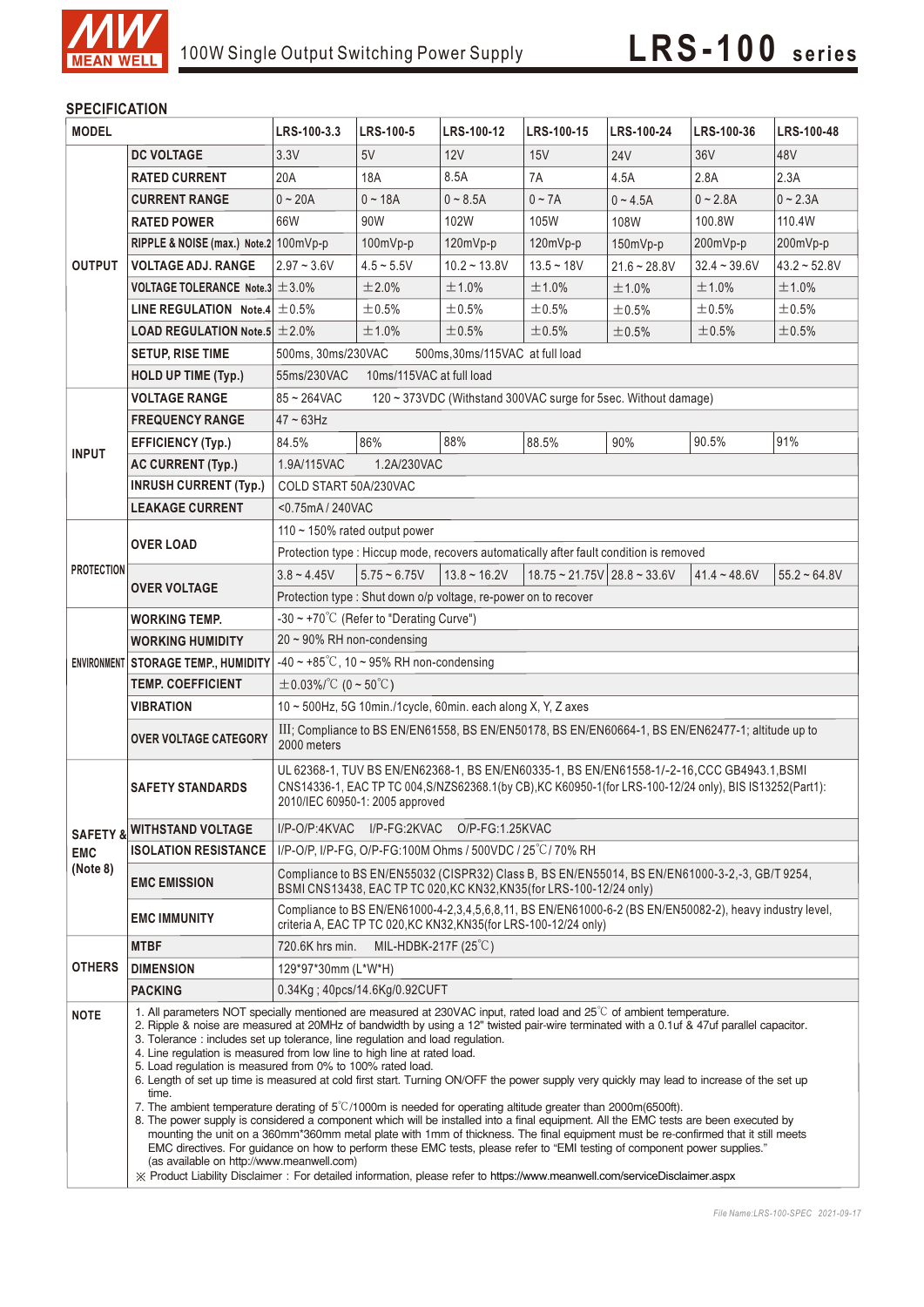

# 100W Single Output Switching Power Supply **LRS-100** series